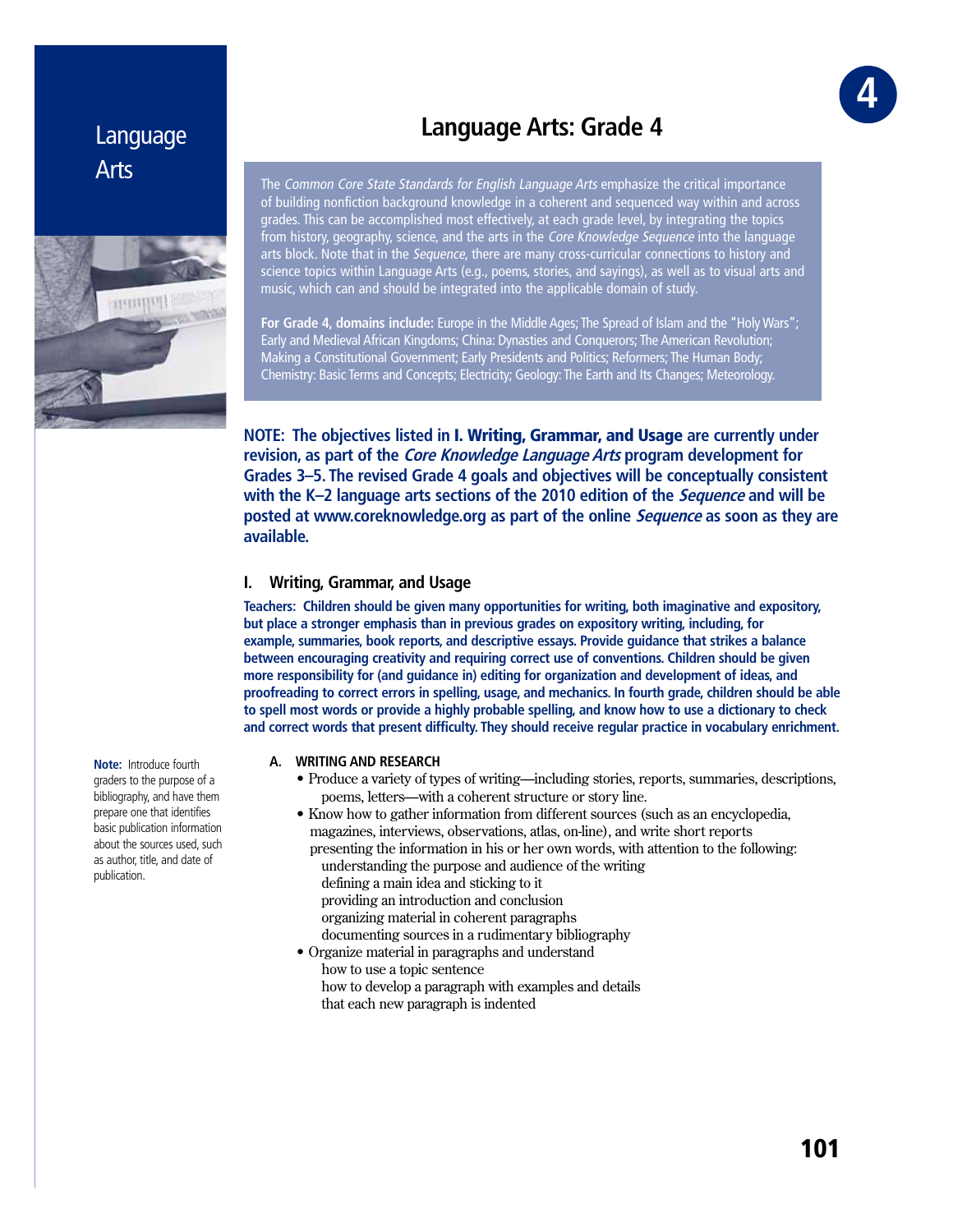

### **B. GRAMMAR AND USAGE**

- Understand what a complete sentence is, and
	- identify subject and predicate in single-clause sentences distinguish complete sentences from fragments identify and correct run-on sentences
- Identify subject and verb in a sentence and understand that they must agree.
- Identify and use different sentence types: declarative, interrogative, imperative, exclamatory.
- Know the following parts of speech and how they are used: nouns, pronouns, verbs (action verbs and auxiliary verbs), adjectives (including articles), adverbs, conjunctions *(and, but, or)*, interjections.
- Know how to use the following punctuation: end punctuation: period, question mark, or exclamation point comma: between day and year when writing a date, between city and state in an address, in a series, after yes and no, before conjunctions that combine sentences, inside quotation marks in dialogue apostrophe: in contractions, in singular and plural possessive nouns
	- quotation marks: in dialogue, for titles of poems, songs, short stories, magazine articles
- Understand what synonyms and antonyms are, and provide synonyms or antonyms for given words.
- Use underlining or italics for titles of books.
- Know how the following prefixes and suffixes affect word meaning:
- Prefixes:
	- $im, in$  (as in impossible, incorrect) non (as in nonfiction, nonviolent)  $mis$  (as in misbehave, misspell)  $en$  (as in enable, endanger)  $pre$  (as in prehistoric, pregame)
	- Suffixes:
		- $i\nu$ ,  $\nu$  (as in easily, speedily, tricky)
		- ful (as in thoughtful, wonderful)
		- able, ible (as in washable, flexible)
		- *ment* (as in agreement, amazement)
- Review correct usage of problematic homophones: their, there, they're
	- vour, vou're its, it's here, hear
	- to, too, two

## II. Poetry

Teachers: The poems listed here constitute a selected core of poetry for this grade. You are encouraged to expose children to more poetry, old and new, and to have children write their own poems. To bring children into the spirit of poetry, read it aloud and encourage them to read it aloud so they can experience the music in the words. At this grade, poetry should be a source of delight; technical analysis should be delayed until later grades.

A. POEMS

Afternoon on a Hill (Edna St. Vincent Millav) Clarence (Shel Silverstein) Clouds (Christina Rossetti) Concord Hymn (Ralph Waldo Emerson) Dreams (Langston Hughes) the drum (Nikki Giovanni)

**Note:** A brief review of prefixes and suffixes introduced in third grade is recommended. Prefixes: re, un, dis. Suffixes: er and or, less, ly.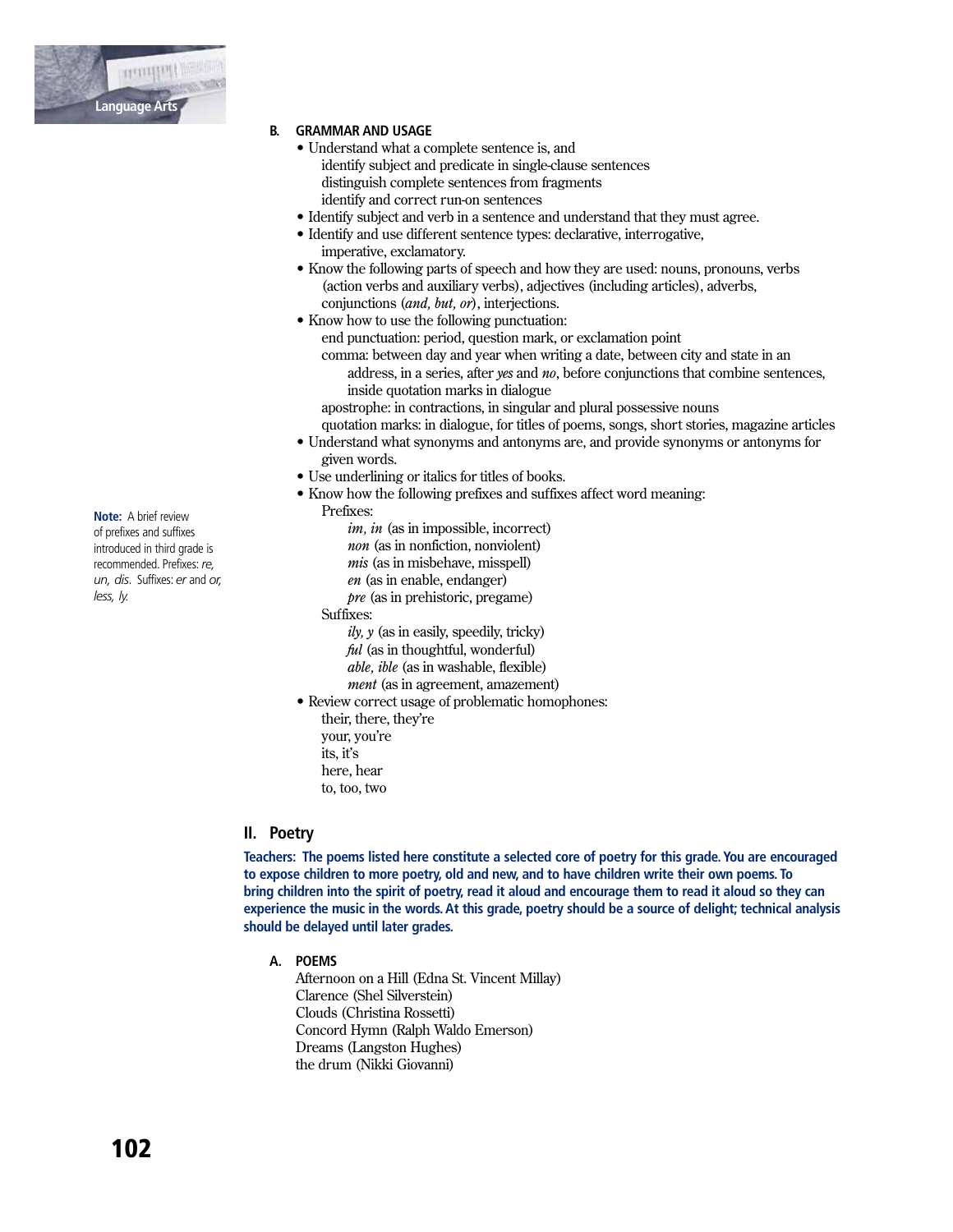

Fog (Carl Sandburg) George Washington (Rosemary and Stephen Vincent Benet) Humanity (Elma Stuckev) Life Doesn't Frighten Me (Maya Angelou) Monday's Child Is Fair of Face (traditional) Paul Revere's Ride (Henry Wadsworth Longfellow) The Pobble Who Has No Toes (Edward Lear) The Rhinoceros (Ogden Nash) Things (Eloise Greenfield) A Tragic Story (William Makepeace Thackeray)

**B. TERMS**

stanza and line

## **III. Fiction**

**Teachers: In fourth grade, children should be fluent, competent readers of appropriate materials. Decoding skills should be automatic, allowing the children to focus on meaning. Regular practice in reading aloud and independent silent reading should continue. Children should read outside of school at least 20 minutes daily.**

**The titles below constitute a selected core of stories for this grade. Teachers and parents are encouraged to expose children to many more stories, and to encourage children to write their own stories. Children should also be exposed to nonfiction prose: biographies, books about science and history, books on art and music, etc. Also, engage children in dramatic activities, possibly with one of the stories below in the form of a play. Some of the stories below—such as Gulliver's Travels, Robinson Crusoe, and the stories by Washington Irving—are available in editions adapted for young readers.**

### **A. STORIES**

The Fire on the Mountain (an Ethiopian folktale) from *Gulliver's Travels*: Gulliver in Lilliput and Brobdingnag (Jonathan Swift) *The Legend of Sleepy Hollow* and *Rip Van Winkle* (Washington Irving) The Magic Brocade (a Chinese folktale) *Pollyanna* (Eleanor Porter) *Robinson Crusoe* (Daniel Defoe) Robin Hood St. George and the Dragon **Treasure Island** (Robert Louis Stevenson)

### **B. MYTHS AND MYTHICAL CHARACTERS**

Legends of King Arthur and the Knights of the Round Table How Arthur Became King The Sword in the Stone The Sword Excalibur Guinevere Merlin and the Lady of the Lake Sir Lancelot

## **C. LITERARY TERMS**

novel plot setting

See also American History 4: American Revolution, *re*  stories by Washington Irving.

**Note:** "The Magic Brocade" is also known as "The Chuang Brocade," "The Enchanged Tapestry," "The Magic Tapestry," and "The Weaving of a Dream."

See also World History 4: The Middle Ages, *re* "Robin Hood" and "St. George and the Dragon."

See also World History 4: The Middle Ages, feudalism and chivalry, *re* Legends of King Arthur.